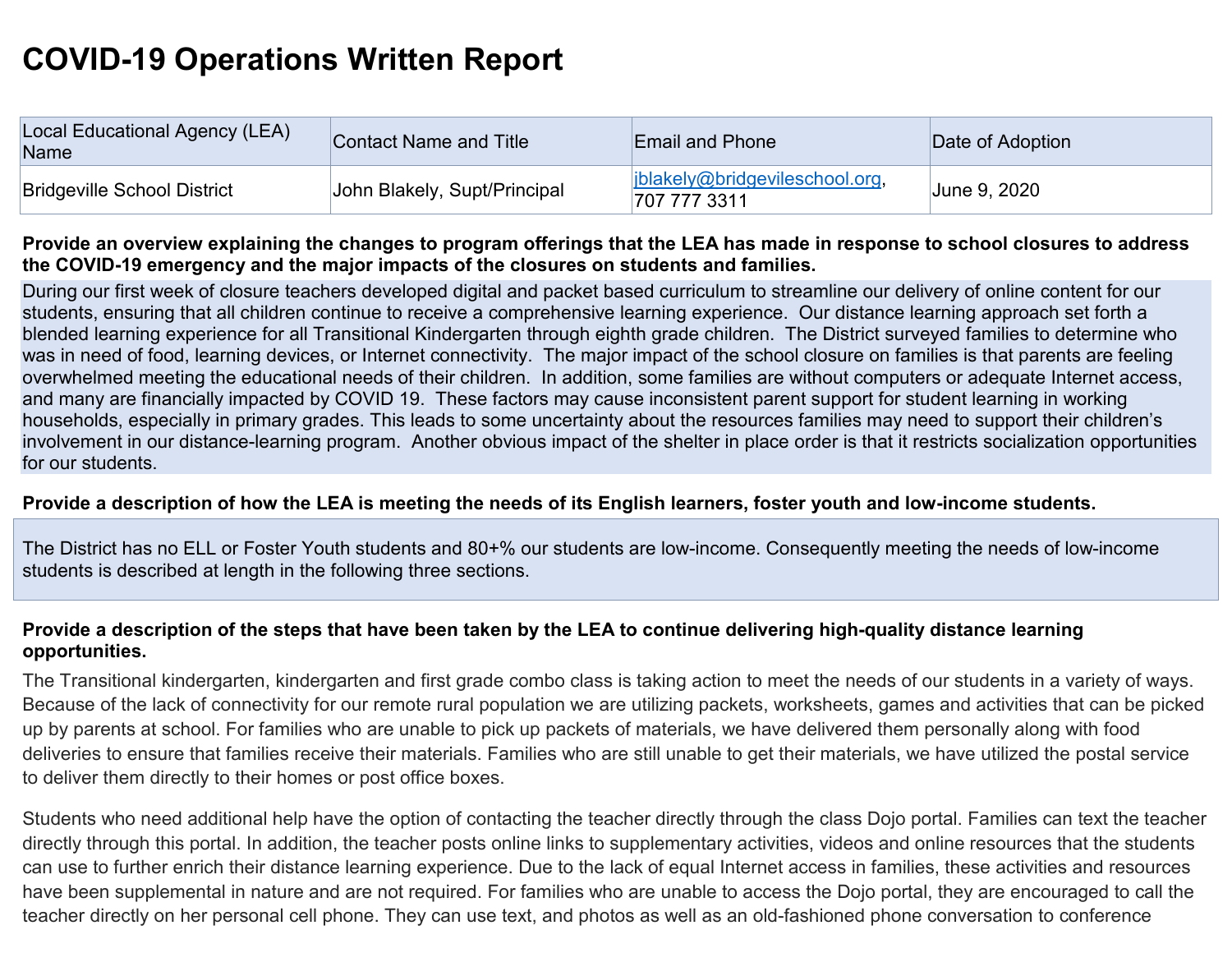directly with the teacher to get clarification on the work and any other help and support they might need.

Since distance learning began, as the teacher of 2-5th grade I have been working in several ways to meet the needs of my students. Due to the fact that we live in a very rural area with limited Internet access, I have been making individualized packets for my students. These packets include material starting from where we left off in class and continuing from there. I also try to include things I think my students might need: pencils, crayons, erasers, glue, and any materials to go with activities in their packets. These packets include two weeks of work, which can be picked up every other Monday, or if unable to pick up I deliver. At that time I also collect any finished work the student may have. I have also supplied the school phone number and my personal number if the student, or parent has questions or needs help of any kind.

During the Covid-19 District restrictions I have continued to supply students with diverse learning opportunities for a multigrade combination class. Initially I was in contact with students and families to address student needs and caregiver concerns. We were all uncertain as to what time frame these restrictions would fall under. After these initial interactions in the first few days, I felt an immediate need to support student morale and establish a new relationship with students and families through distance learning.

To better support students and families I have been available for in-person meetings, email, text messaging and phone calls. On occasion I have made home visits to provide clear expectations of course work and provide feedback for students. I have delivered learning materials and resources; such as student work packets at caregiver's work sites and student home residences. The middle grade teacher on a bi-weekly basis delivers work packets to students and returns completed assignments to the school. (Joyce Church delivers work packets to students and returns completed assignments to the teacher.) I have worked with the staff to support all students. Teachers and staff support the communication between families and the school. In order to continuously provide students learning opportunities, distance-learning packets are available outside the classroom ready for pick-up at any time for students and families. Also available outside the classroom is a bin full of art supplies.

The initial response to Distance Learning included Scholastic Magazines and Dynamath Magazines. Students have been given library books, magazines, dictionaries, calculators, notebooks, Literature textbooks and English Language Arts workbooks. The students use the Literature textbook on a weekly basis. Students were given laptops so that they may access online assignments as well as improve communication with classmates and teachers. Since many students do not have technology or access to the Internet I create hardcopy packets and digital versions. Our primary platform for engagement online is Google Classroom. Google Classroom supports responsive feedback by the teacher and students. Students also use a variety of online resources not limited to; Khan Academy, PBS Learning Media, FlipGrid, Go Noodle, EdPuzzle, PearDeck, and Nearpod. During the first week of May our class began having virtual teleconferences to help restore communication between students.

#### **Provide a description of the steps that have been taken by the LEA to provide school meals while maintaining social distancing practices.**

We are currently providing food bags to our students who requested them. We contacted all the families and asked if they would like to be on our distribution list. We also told them they could start or discontinue the food bags at any time they just needed to call the school and let us know. We have had 23 participants. Our bags are distributed once a week to the families on our list. They contain five breakfast items and five